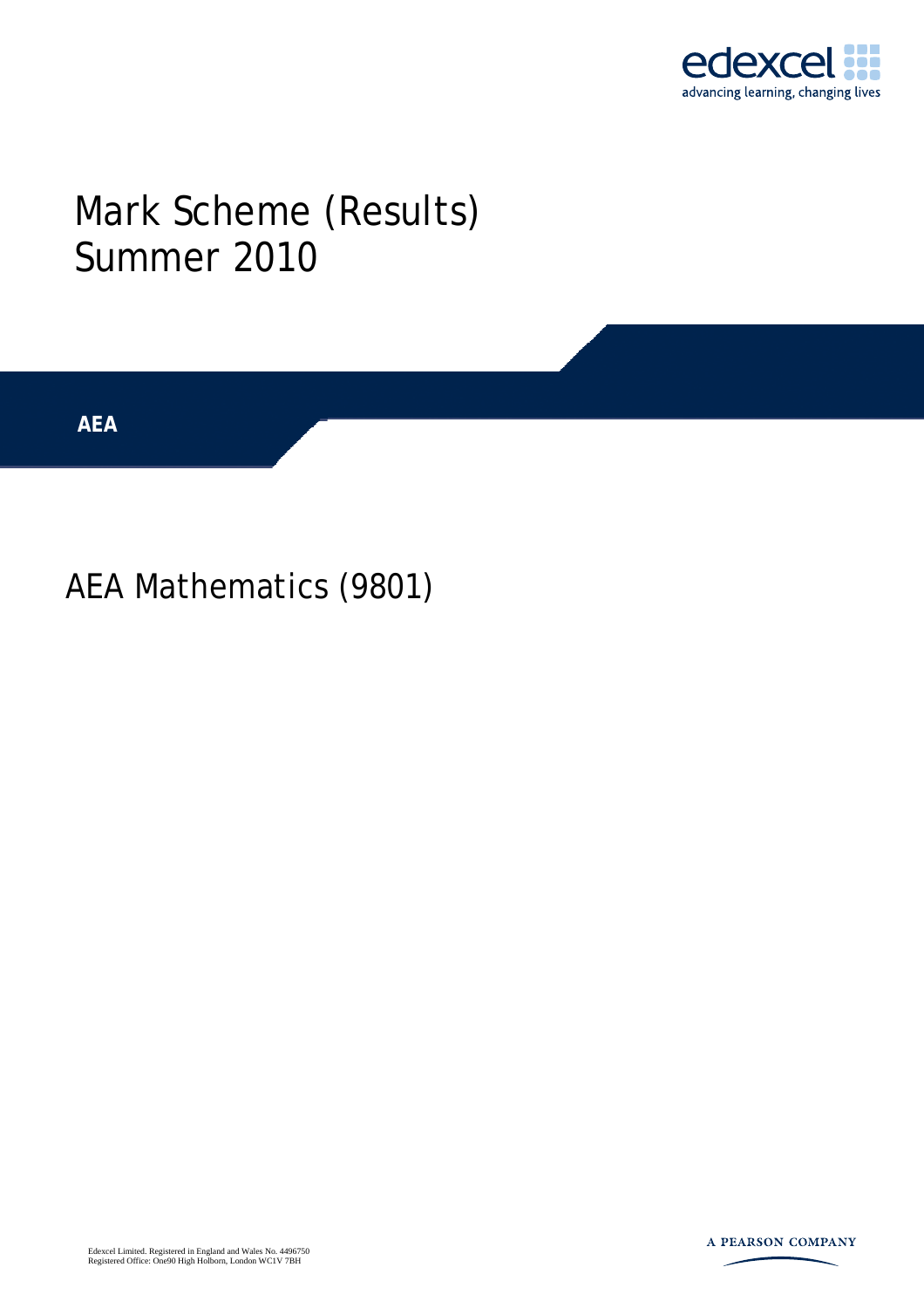Edexcel is one of the leading examining and awarding bodies in the UK and throughout the world. We provide a wide range of qualifications including academic, vocational, occupational and specific programmes for employers.

Through a network of UK and overseas offices, Edexcel's centres receive the support they need to help them deliver their education and training programmes to learners.

For further information, please call our GCE line on 0844 576 0025, our GCSE team on 0844 576 0027, or visit our website at www.edexcel.com.

If you have any subject specific questions about the content of this Mark Scheme that require the help of a subject specialist, you may find our Ask The Expert email service helpful.

Ask The Expert can be accessed online at the following link:

http://www.edexcel.com/Aboutus/contact-us/

Summer 2010 Publications Code UA024466 All the material in this publication is copyright © Edexcel Ltd 2010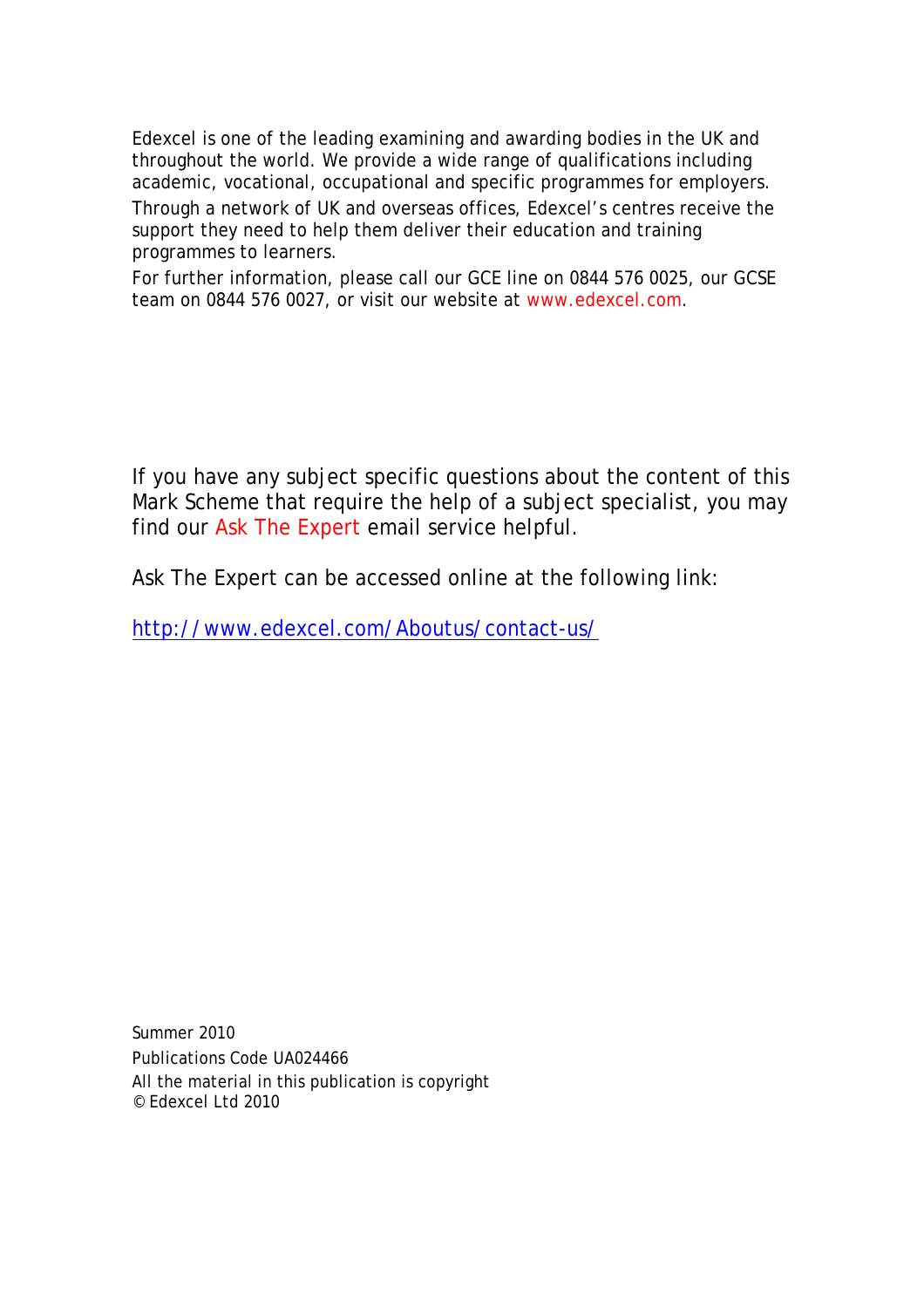## **June 2010 9801 Advanced Extension Award Mathematics Mark Scheme**

| Q.           | Scheme                                                                                                                  | <b>Marks</b>      | <b>Notes</b>                                                               |
|--------------|-------------------------------------------------------------------------------------------------------------------------|-------------------|----------------------------------------------------------------------------|
| 1(a)         | $3x+16=9+x+1+6\sqrt{x+1}$                                                                                               | M1                | Initial squaring -both sides                                               |
|              | $3 + x = 3\sqrt{x+1}$<br>(0.e.)                                                                                         | A <sub>1</sub>    | Correct collecting of terms                                                |
|              | $9 + 6x + x^2 = 9(x+1)$ or $y = \sqrt{x+1} \rightarrow 3TQ$ in y<br>or $(y-2)(y-1)=0$<br>$x^2 - 3x = 0$<br>$x = 0$ or 3 | M1<br>A1<br>B1(5) | $2nd$ squaring<br>o.e.<br><b>Both values</b><br>$(S+$ for checking values) |
| ( <b>b</b> ) | $\frac{1}{2} \log_3 x = \log_3 \sqrt{x}$                                                                                | B <sub>1</sub>    | For use of <i>nlogx</i> rule<br>For reducing xs to a single log            |
|              | $\log_3(x-7) - \log_3\sqrt{x} = \log_3\frac{x-7}{\sqrt{x}}$<br>So $2x-14 = 3\sqrt{x}$ (o.e. all x terms on same line)   | M1<br>M1A1        | M1 for getting out of logs<br>A1 for correct equation                      |
|              | $2(\sqrt{x})^2 - 3\sqrt{x} - 14 = 0$                                                                                    | M1                | Attempt to solve suitable<br>3TQ in x or $\sqrt{x}$                        |
|              | $(2\sqrt{x}-7)(\sqrt{x}+2)=0$                                                                                           | A <sub>1</sub>    | Either solution for $\sqrt{x}$ or<br>x. Must be rational $a/b$             |
|              | $\sqrt{x} = \frac{7}{2}$ or $-2$<br>$x = \frac{49}{4}$                                                                  | A1(7)<br>$[12]$   | $49/4$ oe only<br>$(S + for clear reason for$<br>rejecting $x = 4$ )       |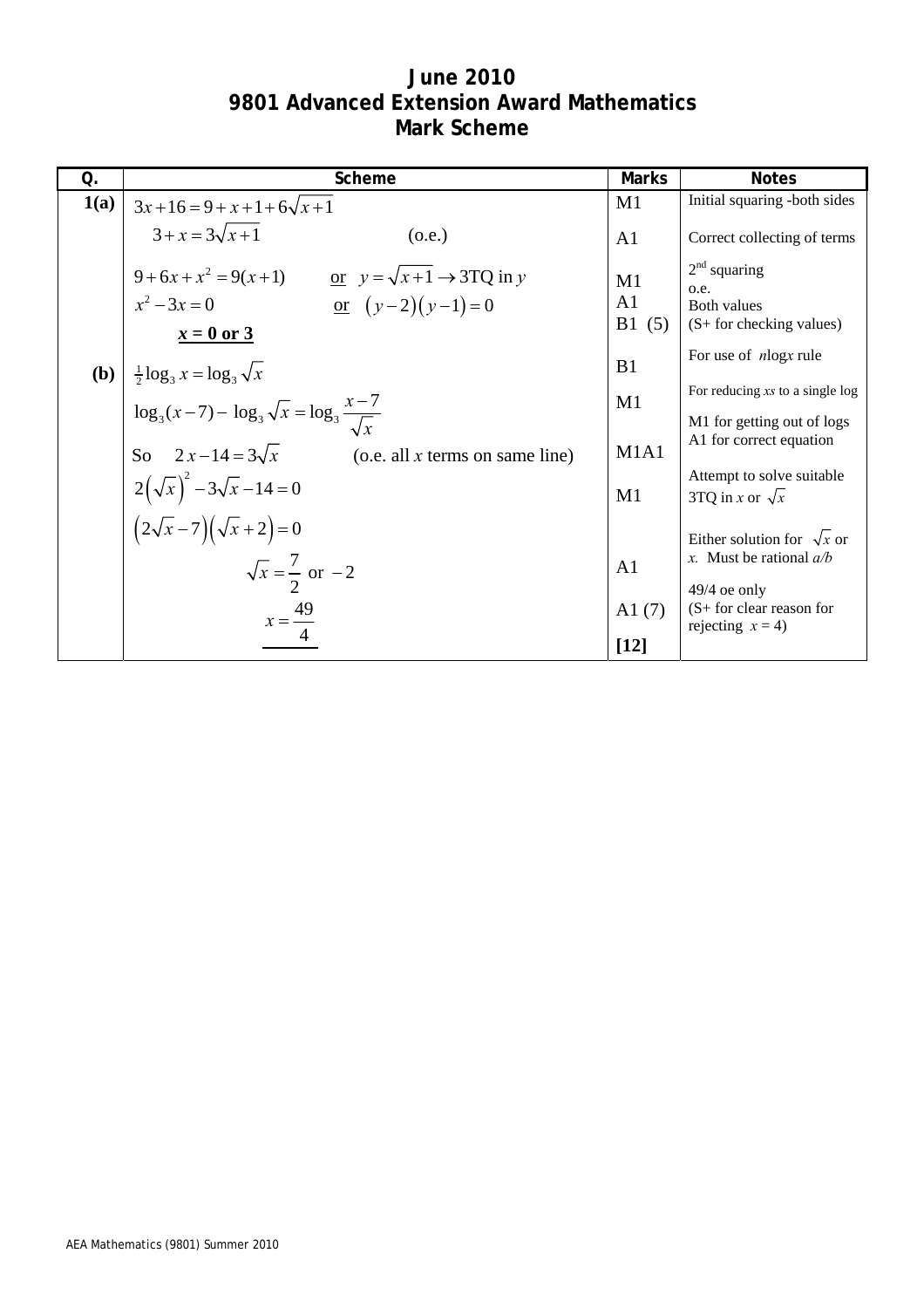| Q.                                                                                                           | Scheme                                                                                                          | <b>Marks</b>         | <b>Notes</b>                                                         |
|--------------------------------------------------------------------------------------------------------------|-----------------------------------------------------------------------------------------------------------------|----------------------|----------------------------------------------------------------------|
| 2(a)                                                                                                         | $q = \frac{p}{2}(2a + (p-1)d)$ and $p = \frac{q}{2}(2a + (q-1)d)$                                               | M1<br>A <sub>1</sub> | Attempt one sum formula<br>Both correct expressions                  |
|                                                                                                              | $2\left(\frac{q}{p}-\frac{p}{q}\right)=d\left(p-1-q+1\right)$                                                   | dM1                  | Eliminate a. Dep on $1st M1$<br>Must use 2 indep. eqns               |
|                                                                                                              |                                                                                                                 | A <sub>1</sub>       | Correct elimination of a                                             |
|                                                                                                              | $d = \frac{2(q^2 - p^2)}{pq(p - q)}$ ; $d = \frac{-2(p + q)}{pq}$                                               | A1(5)                | Correct simplified $d =$                                             |
|                                                                                                              | <b>(b)</b> $2a = \frac{2q}{p} + \frac{(p-1)2(q+p)}{pq};$ $a = \frac{q^2(q-1) - p^2(p-1)}{pq(q-p)}$              | M1                   | Substitute for $d$ in a correct<br>sum formula i.e. eqn in a<br>only |
|                                                                                                              |                                                                                                                 | dM1                  | Rearrange to $a =$ . Dep M1                                          |
|                                                                                                              | $\frac{q^2+qp+p^2-p-q}{pq}$ or $\frac{q^2+(p-1)(q+p)}{pq}$ or $\frac{p^2+(q-1)(q+p)}{pq}$                       | A $1(3)$             | Correct single fraction<br>with denom $=$ $pq$                       |
|                                                                                                              | (c) $S_{p+q} = \frac{p+q}{2} \left( \frac{2q}{p} + \frac{(p-1)2(q+p)}{pq} + \frac{-2(p+q)}{pq} (p+q-1) \right)$ | M1                   | Attempt sum formula with<br>$n = (p+q)$ and ft their a<br>and $d$    |
|                                                                                                              | $=\frac{p+q}{2}\left[\frac{2(q^2+qp+p^2-p-q)}{pq}-\frac{2(p+q-1)(p+q)}{pq}\right]$                              | M1                   | Attempt to simplify-<br>denominator = $pq$ or 2 $pq$                 |
|                                                                                                              | $\frac{p+q}{pq}[-pq] = -[p+q]$                                                                                  | A1(3)<br>$[11]$      | Alfor $-(p+q)$<br>$(S+$ for concise<br>simplification/factorising)   |
|                                                                                                              | Marks for Style Clarity and Presentation (up to max of 7)                                                       |                      |                                                                      |
| S1 or S2                                                                                                     |                                                                                                                 |                      |                                                                      |
| For a fully correct (or nearly fully correct) solution that is neat and succinct in question 1 to question 7 |                                                                                                                 |                      |                                                                      |
| T1                                                                                                           |                                                                                                                 |                      |                                                                      |
| For a good attempt at the whole paper. Progress in all questions.                                            |                                                                                                                 |                      |                                                                      |

Pick best 3 S1/S2 scores to form total.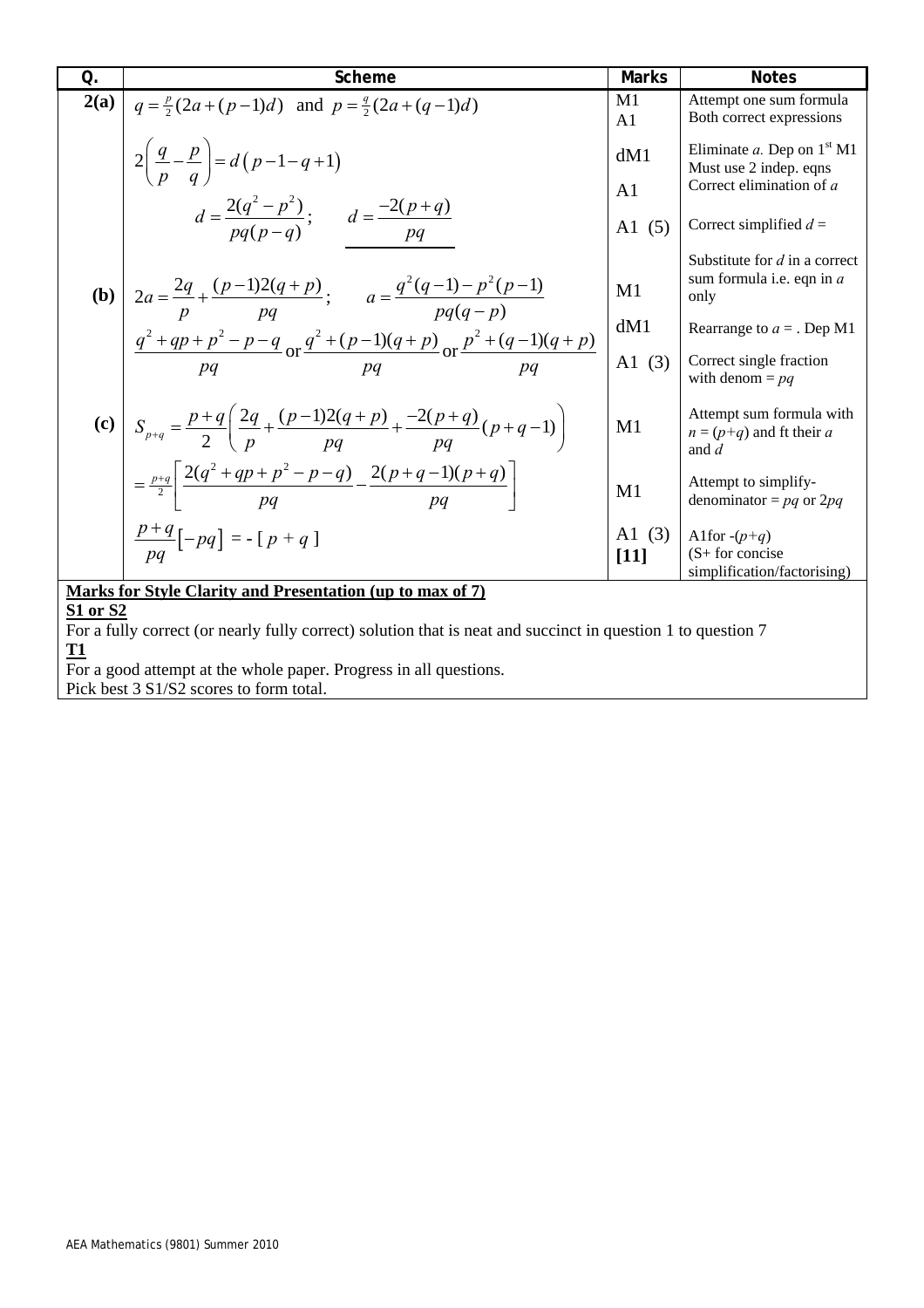| Q.                         | Scheme                                                                                                                                                                                                                                                                                                                        | <b>Marks</b>                         | <b>Notes</b>                                                       |
|----------------------------|-------------------------------------------------------------------------------------------------------------------------------------------------------------------------------------------------------------------------------------------------------------------------------------------------------------------------------|--------------------------------------|--------------------------------------------------------------------|
| 3(a)                       | $2x+2yy'+ f y + f xy' = 0$                                                                                                                                                                                                                                                                                                    | M1                                   | Correct attempt to diff'n<br>$y^2$ or xy                           |
|                            |                                                                                                                                                                                                                                                                                                                               | A <sub>1</sub>                       | All fully correct and $= 0$                                        |
|                            | $\therefore y' = \frac{2x + fy}{-[2y + fx]}$                                                                                                                                                                                                                                                                                  | dM1                                  | Isolate $y'$ Dep on $1st M1$                                       |
|                            | At $(\alpha, \beta)$ gradient, $m = \frac{2\alpha + f\beta}{-\left[2\beta + f\alpha\right]}$ (o.e.)                                                                                                                                                                                                                           | A1(4)                                | Sub $\alpha$ and $\beta$                                           |
| (b)                        | $m = 1$ gives: $2\alpha + f\beta = -2\beta - f\alpha$                                                                                                                                                                                                                                                                         | M1                                   | Sub $m = 1$ and form linear<br>equation in $\alpha$ and $\beta$ .  |
|                            | $\therefore (\alpha + \beta)(f + 2) = 0 \Rightarrow \alpha = -\beta \text{ (or } f = -2)$<br>$(*)$                                                                                                                                                                                                                            | Alcso                                | $(S+ for using f \neq -2)$                                         |
|                            | From curve: $\alpha^2 + \alpha^2 - f \alpha^2 - g^2 = 0$ (o.e.)                                                                                                                                                                                                                                                               | M1                                   | Sub $(\alpha = -\beta)$ into equation<br>of curve                  |
|                            | $\therefore \alpha^2(2-f) = g^2 \Rightarrow \alpha^2 = \frac{g^2}{2-f}$ and so $\alpha$ (or $\beta$ ) = $\frac{\pm g}{\sqrt{2-f}}$ (*)                                                                                                                                                                                        | Alcso<br>(4)                         | Simplify to answer.<br>$(S+$ for considering $f < 2$ )             |
| $\left( \mathbf{c}\right)$ | $(x-y)^2 = g^2$ or $x-y = \pm g$                                                                                                                                                                                                                                                                                              | M1                                   | Attempt to complete the<br>square, allow $\pm$<br>Or shows $m = 1$ |
|                            | Line $y = x + g$ sketched<br>Line $y = x - g$ sketched                                                                                                                                                                                                                                                                        | A <sub>1</sub><br>A $1(3)$<br>$[11]$ | Sketches should show $y$<br>intercept or eq'n at least.            |
| 4(a)                       |                                                                                                                                                                                                                                                                                                                               | B1                                   | Vectors AC or AF.                                                  |
|                            |                                                                                                                                                                                                                                                                                                                               |                                      | Condone $\pm$                                                      |
|                            | $\overrightarrow{AC} = \begin{pmatrix} -5 \\ 10 \\ 0 \end{pmatrix}, \overrightarrow{AF} = \begin{pmatrix} 0 \\ 10 \\ 20 \end{pmatrix}; \quad  \overrightarrow{AC}  = \sqrt{125},  \overrightarrow{AF}  = \sqrt{500}$                                                                                                          | B1                                   | correct mods                                                       |
|                            | $\overrightarrow{AC} \cdot \overrightarrow{AF} = 100 \Rightarrow \cos \angle CAF = \frac{100}{\sqrt{125}\sqrt{500}} = \frac{2}{5}$ or 0.4                                                                                                                                                                                     | M1<br>A1 $(4)$                       | Complete method for $\pm$<br>cos(CAF)                              |
| (b)                        | $\overrightarrow{OX} = \begin{pmatrix} 5 \\ 0 \\ 0 \end{pmatrix} + t \begin{pmatrix} -5 \\ 10 \\ 0 \end{pmatrix} = \begin{pmatrix} 5 - 5t \\ 10t \\ 0 \end{pmatrix} \underbrace{\text{or}}_{0} \begin{pmatrix} a \\ 10 - 2a \\ 0 \end{pmatrix}; \ \overrightarrow{FX} = \begin{pmatrix} -5t \\ 10t - 10 \\ -20 \end{pmatrix}$ | M1;                                  | Attempt equation for $AC$<br>or variable $OX$                      |
|                            |                                                                                                                                                                                                                                                                                                                               | $\underline{M1}$                     | Attempt FX. Must be in<br>terms of one unknown                     |
|                            | $\overrightarrow{FX} \cdot \overrightarrow{AC} = 0 \implies 25t + 100t - 100 + 0 = 0,$ [t = 0.8]                                                                                                                                                                                                                              | M1                                   | Correct use of • to get<br>linear eqn in $t$                       |
|                            | $\overrightarrow{OX} = \begin{pmatrix} 1 \\ 8 \\ 0 \end{pmatrix}; \ \overrightarrow{FX} = \begin{pmatrix} -4 \\ -2 \\ -20 \end{pmatrix}$ and $\left  \overrightarrow{FX} \right  = \sqrt{420}$                                                                                                                                | A1<br>A1                             | $t = 0.8$ o.e.<br>Correct vector OX                                |
|                            |                                                                                                                                                                                                                                                                                                                               | <u>M1</u>                            | Attempt $\pm FX$<br>$\sqrt{420}$ o.e.                              |
|                            | $\left[\left \overrightarrow{FX}\right  = \sqrt{420}$ earns <u>M1 M1 A1</u> ; $\overrightarrow{OX}$ earns M1M1A1A1]                                                                                                                                                                                                           | $\underline{A1}$ (7)                 |                                                                    |
| (c)                        |                                                                                                                                                                                                                                                                                                                               | B <sub>1</sub>                       | B1 for each vector                                                 |
|                            | $l_1: (\mathbf{r} =)\lambda \begin{pmatrix} 5 \\ 5 \\ 10 \end{pmatrix}$ and $l_2: (\mathbf{r} =)\begin{pmatrix} 5 \\ 0 \\ 0 \end{pmatrix} + \mu \begin{pmatrix} 2.5 \\ 10 \\ 20 \end{pmatrix}$                                                                                                                                | B1                                   | equation                                                           |
|                            |                                                                                                                                                                                                                                                                                                                               | M1                                   | Clear attempt to solve<br>leading to $\lambda =$ or $\mu =$        |
|                            | Solving: $5\lambda = 5 - 2.5\mu$ and $5\lambda = 10\mu$ (o.e.)                                                                                                                                                                                                                                                                |                                      | Either                                                             |
|                            | $\lambda = 0.8, \mu = 0.4$                                                                                                                                                                                                                                                                                                    | A <sub>1</sub><br>A $1(5)$           | Accept position vector                                             |
|                            | Intersection at the point $(4, 4, 8)$                                                                                                                                                                                                                                                                                         | $[16]$                               | $(S + for clear attempt to$                                        |
|                            |                                                                                                                                                                                                                                                                                                                               |                                      | check intersection)                                                |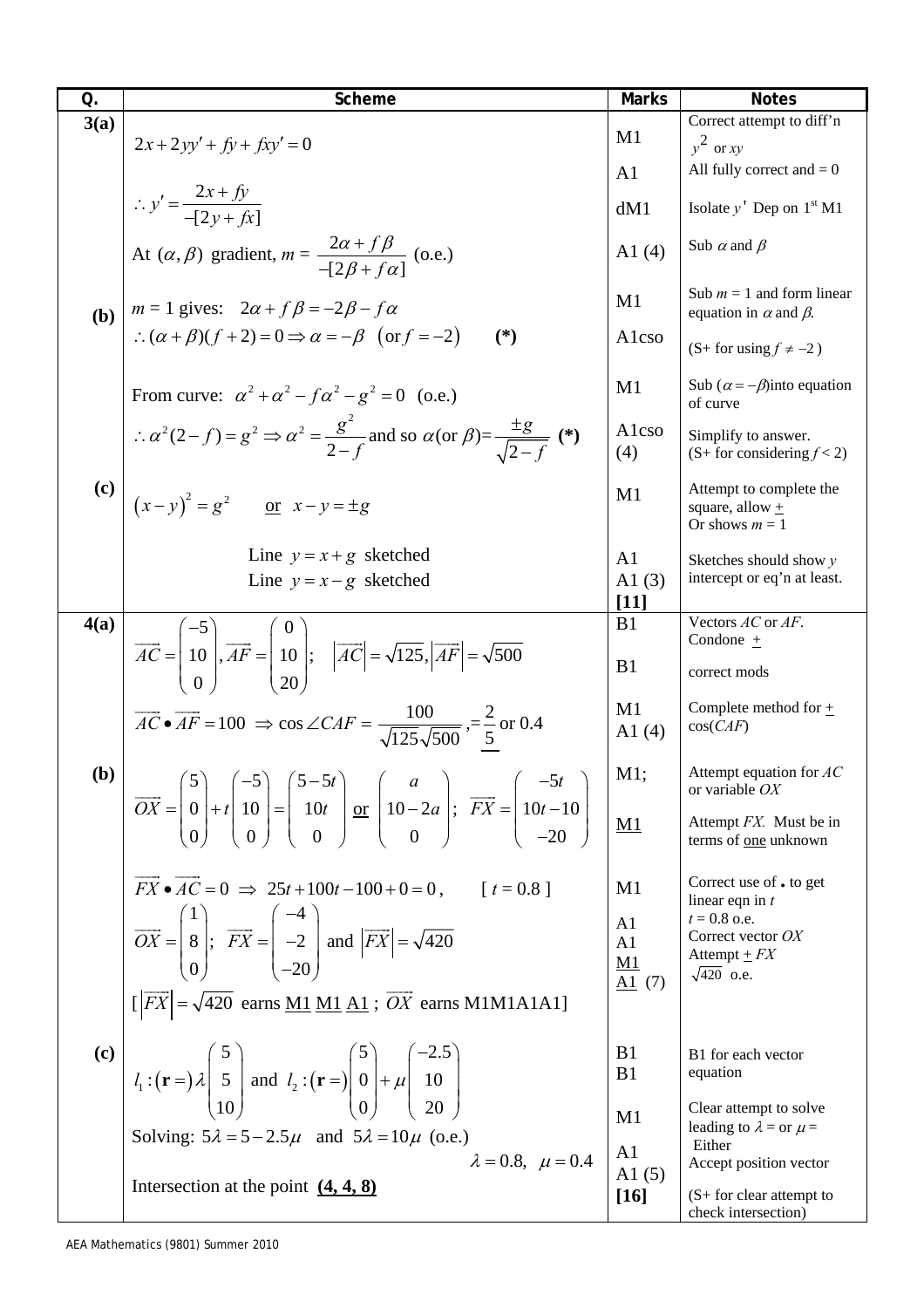| $\overline{O}$ . | Scheme                                                                                                                                                                                                           | <b>Marks</b>                           | <b>Notes</b>                                                            |
|------------------|------------------------------------------------------------------------------------------------------------------------------------------------------------------------------------------------------------------|----------------------------------------|-------------------------------------------------------------------------|
| 5(a)             |                                                                                                                                                                                                                  | B1                                     | Correct dx/du (o.e.)                                                    |
|                  | $x=1+u^{-1} \Rightarrow \frac{dx}{du}=-\frac{1}{u^2}$<br>$\therefore I = \left( \frac{1}{u^{-1} \sqrt{u^{-2} + 2u^{-1}}} \left( -\frac{1}{u^2} \right) du \right)$                                               | M1                                     | Attempt to get $I$ in $u$ only                                          |
|                  | $I = -\int \frac{du}{\sqrt{1+2u}}$<br>(0.e)                                                                                                                                                                      | A <sub>1</sub>                         | Correct simplified<br>expression in $u$ only                            |
|                  | $=-(1+2u)^{\frac{1}{2}}(+c)$                                                                                                                                                                                     | M1<br>A <sub>1</sub>                   | Attempt to int' their I<br>Correct integration                          |
|                  | Uses $u = \frac{1}{x-1}$ to give $I = -(1 + \frac{2}{x-1})^{\frac{1}{2}} + c$ , $I = -\left(\frac{x+1}{x-1}\right)^{\frac{1}{2}} + c$                                                                            | M1<br>Alcso                            | Sub back in xs<br>Including $+ c$                                       |
|                  | <b>(b)</b> $= -\left(\frac{\sec \beta + 1}{\sec \beta - 1}\right)^{\frac{1}{2}} + \left(\frac{\sec \alpha + 1}{\sec \alpha - 1}\right)^{\frac{1}{2}}$                                                            | (7)                                    |                                                                         |
|                  |                                                                                                                                                                                                                  | M1                                     | Use of part $(a)$                                                       |
|                  | $= - \left( \frac{1 + \cos \beta}{1 - \cos \beta} \right)^{\frac{1}{2}} + \left( \frac{1 + \cos \alpha}{1 - \cos \alpha} \right)^{\frac{1}{2}}$                                                                  | M1                                     | Multiply by cosx                                                        |
|                  | $= - \left( \frac{2 \cos^2(\frac{\beta}{2})}{2 \sin^2(\frac{\beta}{2})} \right)^{\frac{1}{2}} + \left( \frac{2 \cos^2(\frac{\alpha}{2})}{2 \sin^2(\frac{\alpha}{2})} \right)^{\frac{1}{2}}$<br>$['2"$ is needed] | M <sub>1</sub>                         | Use of half angle<br>formulae                                           |
|                  |                                                                                                                                                                                                                  | M1<br>Alcso                            | Correct removal of $\sqrt{ }$ .                                         |
|                  | $= \cot\left(\frac{\alpha}{2}\right) - \cot\left(\frac{\beta}{2}\right)$<br>$(\dot{\mathcal{C}})$                                                                                                                | $[12]$<br>(5)                          |                                                                         |
| 6(a)             | $A = x^{2} + y^{2} = x^{2} + (1 - x^{4})^{\frac{1}{2}}$                                                                                                                                                          | B1                                     | $A$ as function of x only                                               |
|                  | $\therefore \frac{dA}{dx} = 2x - (2x^3)(1 - x^4)^{-\frac{1}{2}}$                                                                                                                                                 | M1                                     | For some correct diff'n.<br>More than just $2x$                         |
|                  | $\frac{dA}{dx} = 0$ , $x = 0$ or $x^2 = (1 - x^4)^{\frac{1}{2}}$                                                                                                                                                 | A <sub>1</sub><br>B1                   | For $x^2 = (1 - x^4)^{\frac{1}{2}}$<br>For $x = 0 \implies$ by min = 1] |
|                  | i.e. $x^2 = y^2 \implies x = \pm y$ ; and $x^4 = y^4 = \frac{1}{2}$ , so $x^2 + y^2 = \sqrt{2}$                                                                                                                  | M1; B1                                 | M1 for reaching $y = \pm x$                                             |
|                  | So minimum is 1 [and maximum is $\sqrt{2}$ ]                                                                                                                                                                     | B1(7)                                  | B1 for max = $\sqrt{2}$<br>For $min = 1$                                |
| ( <b>b</b> )     |                                                                                                                                                                                                                  |                                        |                                                                         |
|                  |                                                                                                                                                                                                                  | B <sub>1</sub>                         | Circle, centre $(0,0)$ $r = 1$                                          |
|                  |                                                                                                                                                                                                                  | B1                                     | Other curve                                                             |
| (c)              | $x^2 + y^2 = \sqrt{2}$                                                                                                                                                                                           | B1(3)<br>$[10]$                        | $(S + for some explanation)$                                            |
| ALT(a)           | Let $x = r\cos\theta$ and $y = r\sin\theta$ then $r^4(\cos^4\theta + \sin^4\theta) = 1$                                                                                                                          | B1                                     |                                                                         |
|                  | $r^4 = \frac{1}{\cos^4 \theta + \sin^4 \theta} = \frac{1}{1 - \frac{1}{2} \sin^2 2\theta}$ ; So $1 < r^2 < 2$                                                                                                    | M1A1;<br>B <sub>1</sub> B <sub>1</sub> |                                                                         |
|                  | Max value when $\theta = \frac{\pi}{4}$ so $x = y$                                                                                                                                                               | M <sub>1</sub> A <sub>1</sub>          |                                                                         |
| <b>OR</b>        | $A^{2} = (x^{2} + y^{2})^{2} = 1 + 2x^{2}y^{2} = 1 + 2x^{2}\sqrt{(1 - x^{4})}$                                                                                                                                   | 1 <sup>st</sup> B1                     | Then differentiate as<br>before                                         |
| <b>OR</b>        | $A^{2} - 1 = 2x^{2}y^{2} \rightarrow (A^{2} - 1)^{2} = 4x^{4}(1 - x^{4})$ ; = $4(\frac{1}{4} - (\frac{1}{2} - x^{4})^{2})$                                                                                       | <b>B1:M1A1</b>                         | By completing the square                                                |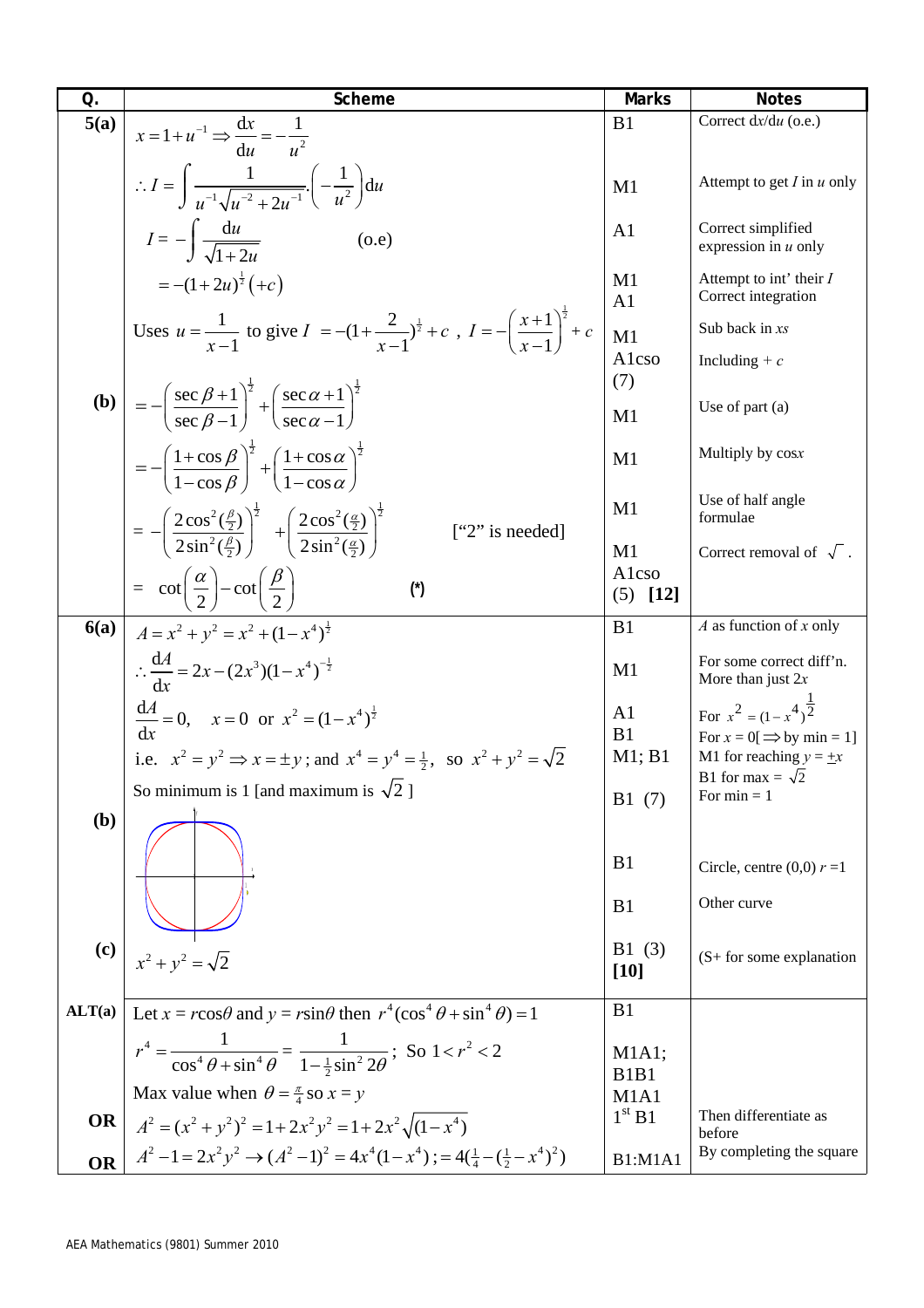| Q.                         | Scheme                                                                                                                                                                      | <b>Marks</b>           | <b>Notes</b>                                                                          |
|----------------------------|-----------------------------------------------------------------------------------------------------------------------------------------------------------------------------|------------------------|---------------------------------------------------------------------------------------|
| 7(a)                       | $f(x) = [1 + (\cos x \cos \frac{\pi}{4} - \sin x \sin \frac{\pi}{4})][1 + (\sin x \cos \frac{\pi}{4} + \cos x \sin \frac{\pi}{4})]$                                         | M1                     | Use of $sin(A+B)$ etc                                                                 |
|                            | $=[1+\frac{1}{\sqrt{2}}\cos x-\frac{1}{\sqrt{2}}\sin x][1+\frac{1}{\sqrt{2}}\sin x+\frac{1}{\sqrt{2}}\cos x]$                                                               | B1                     | $\sin \frac{\pi}{4} = \cos \frac{\pi}{4} = \frac{1}{\sqrt{2}}$                        |
|                            | $= (1 + \frac{1}{\sqrt{2}} \cos x)^2 - (\frac{1}{\sqrt{2}} \sin x)^2$ or $= 1 + \frac{2}{\sqrt{2}} \cos x + \frac{1}{2} \cos^2 x - \frac{1}{2} \sin^2 x$                    | M1                     | Multiply out and                                                                      |
|                            | $=1+\frac{2}{\sqrt{2}}\cos x+\frac{1}{2}\cos^2 x-\frac{1}{2}(1-\cos^2 x)$                                                                                                   |                        | remove sinxcosx terms                                                                 |
|                            | So f(x) = $\frac{1}{2} + \frac{2}{\sqrt{2}} \cos x + \cos^2 x = (\frac{1}{\sqrt{2}} + \cos x)^2$ (*)                                                                        | M1<br>Alcso            | Eqn in cosx only                                                                      |
| <b>(b)</b>                 | Range: $0 \le f(x) \le (\frac{1}{\sqrt{2}}+1)^2$ or equivalent e.g. $\frac{3}{2} + \frac{2}{\sqrt{2}}$                                                                      | (5)<br>M1<br>A1<br>(2) | M1 f <sub>2</sub> 0 or $f \le (\frac{1}{\sqrt{2}}+1)^2$<br>A1 both [M1A0 for $\leq$ ] |
| $\left( \mathbf{c}\right)$ | $\cos x = 1$ gives maxima at $(0, \frac{3}{2} + \sqrt{2})$ and at $(2\pi, \frac{3}{2} + \sqrt{2})$                                                                          | B1 B1ft                | If $y$ co-ord is wrong<br>allow $2nd$ B1ft                                            |
|                            | Minima when $(\frac{1}{\sqrt{2}} + \cos x) = 0 \Rightarrow \cos x = -\frac{1}{\sqrt{2}}$ so at $x = \frac{3\pi}{4}$ or $\frac{5\pi}{4}$                                     | M1<br>A <sub>1</sub>   | M1 for $y = 0$ at cosx =<br>A1 for $x$ co-ords                                        |
|                            | $f'(x) = -2\sin x(\frac{1}{\sqrt{2}} + \cos x) = 0$ at $x = \pi$ ,                                                                                                          | M1                     | For f'(x)=0 and $x = \pi$                                                             |
|                            | so at $(\pi, \frac{3}{2} - \sqrt{2})$ there is a (local) maximum                                                                                                            | A1(6)                  | Alfor max point                                                                       |
|                            | (d) $y = 2$ meets $y = f(x)$ so $\left(\frac{1}{\sqrt{2}} + \cos x\right)^2 = 2 \implies \cos x = \frac{\sqrt{2}}{2}$<br>$\therefore x = \frac{\pi}{4}$ or $\frac{7\pi}{4}$ | M1<br>A <sub>1</sub>   | Form and solve correct<br>eqn<br><b>Both</b>                                          |
|                            | Area = $\int (2 - f(x)) dx$ [or correct rect - integral o.e.]                                                                                                               | M1                     | Correct strategy                                                                      |
|                            | $= \int (1-\sqrt{2}\cos x - \frac{1}{2}\cos 2x) dx$                                                                                                                         | M1                     | All terms of integral in                                                              |
|                            | $=\left[x-\sqrt{2}\sin x-\frac{1}{4}\sin 2x\right]$                                                                                                                         | dM1A1                  | suitable form<br>M1 for some correct<br>int' Dep on previous M<br>A1 for all correct  |
|                            | $= \left(\frac{7\pi}{4} + \sqrt{2} \times \frac{1}{\sqrt{2}} + \frac{1}{4} \times 1\right) - \left(\frac{\pi}{4} - \sqrt{2} \times \frac{1}{\sqrt{2}} - \frac{1}{4}\right)$ | dM1                    | Use of their correct<br>limits. Dep on $1st M1$                                       |
|                            | $=\frac{3\pi}{2}+\frac{5}{2}$                                                                                                                                               | A1(8)<br>[21]          | NB Rectangle = $3\pi$                                                                 |
| <b>ALT</b>                 | (a) $f(x) = 1 + \sqrt{2} \cos(x + \frac{\pi}{4} - \frac{\pi}{4}) + \frac{1}{2} \sin(2x + \frac{\pi}{2})$                                                                    | 1 <sup>st</sup> M1B1   |                                                                                       |
|                            | $= 1 + \sqrt{2} \cos x + \frac{1}{2} \cos 2x$                                                                                                                               | 2 <sup>nd</sup> M1     | Remove $sin(2x + \frac{\pi}{2})$                                                      |
|                            | $= 1 + \sqrt{2} \cos x - \frac{1}{2} + \cos^2 x$                                                                                                                            | $3^{\text{rd}}$ M1     | Then as in scheme                                                                     |
| <b>ALT</b>                 | (d) $\int (\frac{1}{\sqrt{2}} + \cos x)^2 dx = \int \frac{1}{2} + \sqrt{2} \cos x + \frac{1}{2} + \frac{1}{2} \cos 2x dx$                                                   | $3^{\text{rd}}$ M1     | All terms in form to int'                                                             |
|                            | $=\frac{1}{2}x+\sqrt{2}\sin x+\frac{1}{4}\sin 2x+\frac{1}{2}x$                                                                                                              | $4^{th}$ M1            |                                                                                       |
|                            |                                                                                                                                                                             | $2^{nd}$ A1            | Will score 2 <sup>nd</sup> M1 when                                                    |
|                            |                                                                                                                                                                             |                        | they try to subtract from<br>area of rectangle                                        |